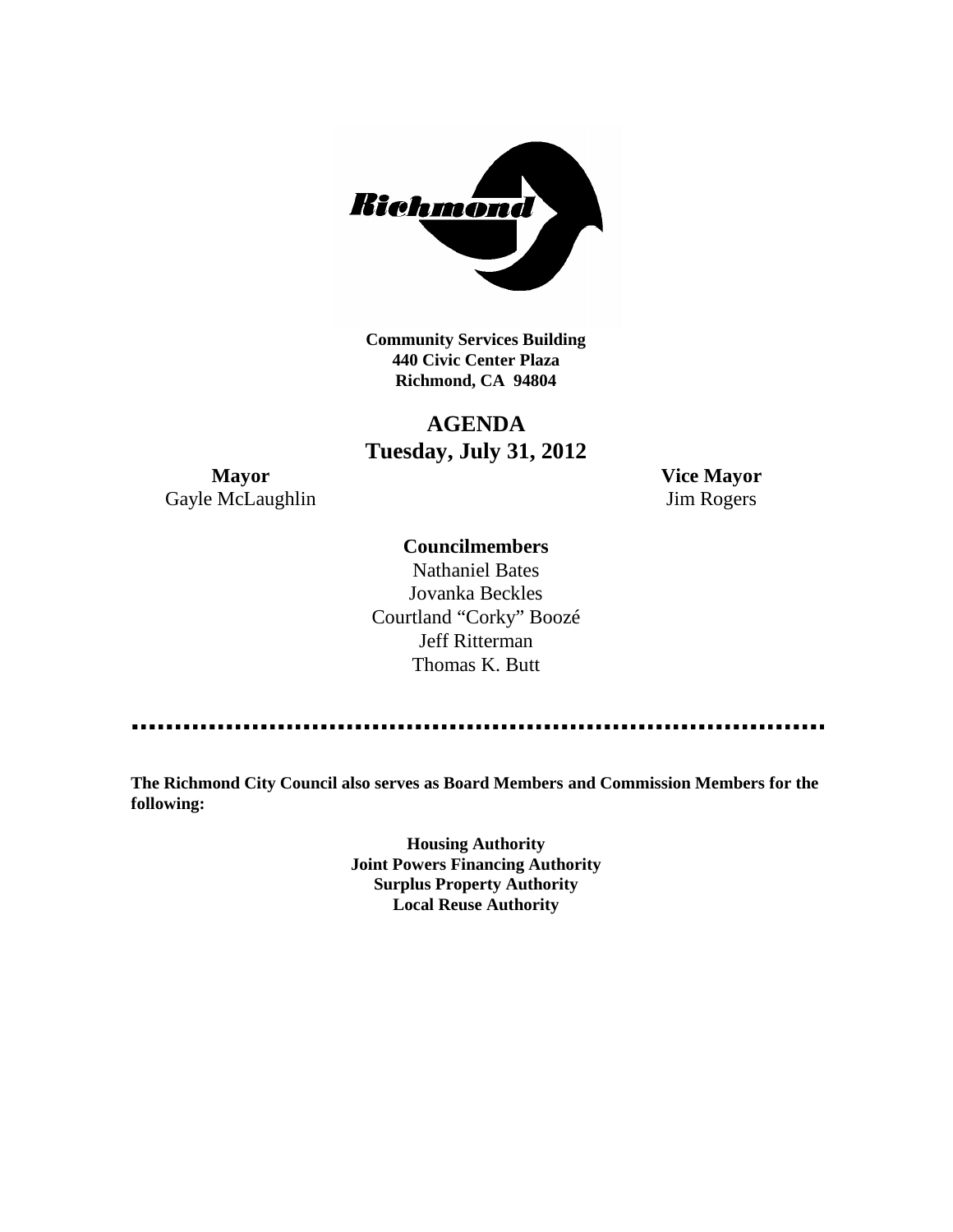# **MEETING PROCEDURES**

The City of Richmond encourages community participation at its City Council meetings and has established procedures that are intended to accommodate public input in a timely and time-sensitive way. As a courtesy to all members of the public who wish to participate in City Council meetings, please observe the following procedures:

**PUBLIC COMMENT ON AGENDA ITEMS:** Anyone who desires to address the City Council on items appearing on the agenda must complete and file a pink speaker's card with the City Clerk **prior** to the City Council's consideration of the item. Once the City Clerk has announced the item and discussion has commenced, no person shall be permitted to speak on the item other than those persons who have submitted their names to the City Clerk. Your name will be called when the item is announced for discussion. **Each speaker will be allowed TWO (2) MINUTES to address the City Council on NON-PUBLIC HEARING items listed on the agenda.**

**OPEN FORUM FOR PUBLIC COMMENT:** Individuals who would like to address the City Council on matters not listed on the agenda or on **Presentations, Proclamations and Commendations, Report from the City Attorney, or Reports of Officers** may do so under Open Forum. All speakers must complete and file a pink speaker's card with the City Clerk **prior** to the commencement of Open Forum. **The amount of time allotted to individual speakers shall be determined based on the number of persons requesting to speak during this item. The time allocation for each speaker will be as follows: 15 or fewer speakers, a maximum of 2 minutes; 16 to 24 speakers, a maximum of 1 and one-half minutes; and 25 or more speakers, a maximum of 1 minute.**

#### **SPEAKERS ARE REQUESTED TO OCCUPY THE RESERVED SEATS IN THE FRONT ROW BEHIND THE SPEAKER'S PODIUM AS THEIR NAME IS ANNOUNCED BY THE CITY CLERK.**

**CONSENT CALENDAR:** Consent Calendar items are considered routine and will be enacted, approved or adopted by one motion unless a request for removal for discussion or explanation is received from the audience or the City Council. A member of the audience requesting to remove an item from the Consent Calendar must complete and file a speaker's card with the City Clerk **prior to the City Council's consideration of Agenda Review.** An item removed from the Consent Calendar may be placed anywhere on the agenda following the City Council's agenda review.

Any law enforcement officer on duty or whose service is commanded by the presiding officer shall be Sergeant-at-Arms of the Council meetings. He/she, or they, shall carry out all orders and instructions given by the presiding officer for the purpose of maintaining order and decorum at the Council meetings (City Council Rules of Procedure and Order Section III F, RMC Section 2.12.030).

**\*\*\*\*\*\*\*\*\*\*\*\*\*\*\*\*\*\*\*\*\*\*\*\*\*\*\*\*\*\*\*\*\*\*\*\*\*\*\*\*\*\*\*\*\*\*\*\*\*\*\*\*\*\*\*\*\*\***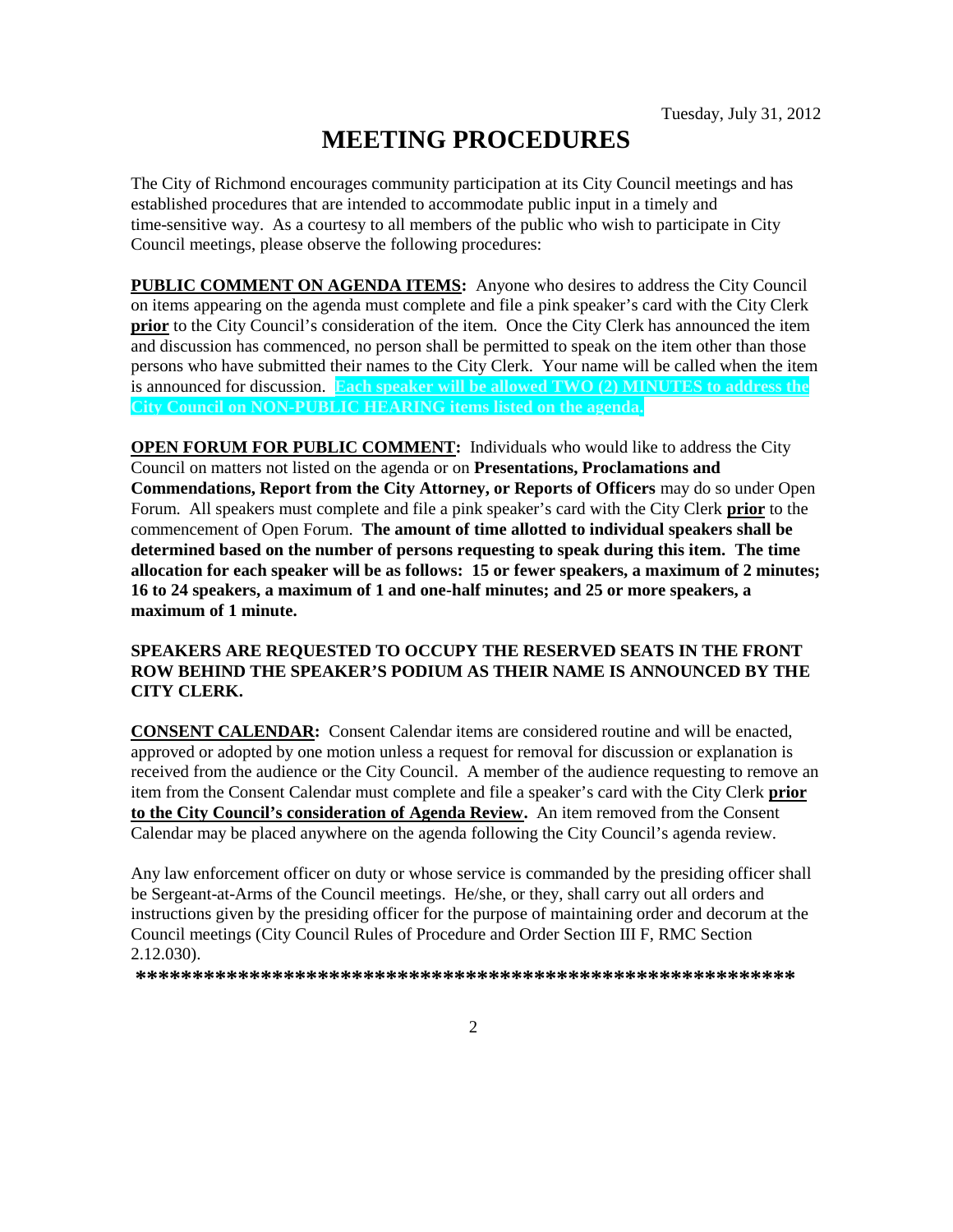### **EVENING OPEN SESSION**

5:00 p.m.

#### **A. ROLL CALL**

#### **B. PUBLIC COMMENT**

#### **C. ADJOURN TO CLOSED SESSION**

### **CLOSED SESSION**

Shimada Room of the Community Services Building

#### **A. CITY COUNCIL**

**A-1.** CONFERENCE WITH LEGAL COUNSEL - EXISTING LITIGATION (Subdivision [a] of Government Code Section 54956.9):

McMaster vs. City of Richmond

Booker vs. City of Richmond

Jenkins vs. City of Richmond

#### **A-2.** CONFERENCE WITH REAL PROPERTY NEGOTIATOR (Government Code Section 54956.8):

Property: Terminal One City Negotiator: Bill Lindsay Other Negotiating Parties: KB/Bakewell Other Negotiating Parties: New Home Company Under Negotiation: Price and terms of payment

Property: Port of Richmond City Negotiators: Bill Lindsay and Jim Matzorkis Other Negotiating Party: AWC Under Negotiation: Price and terms of payment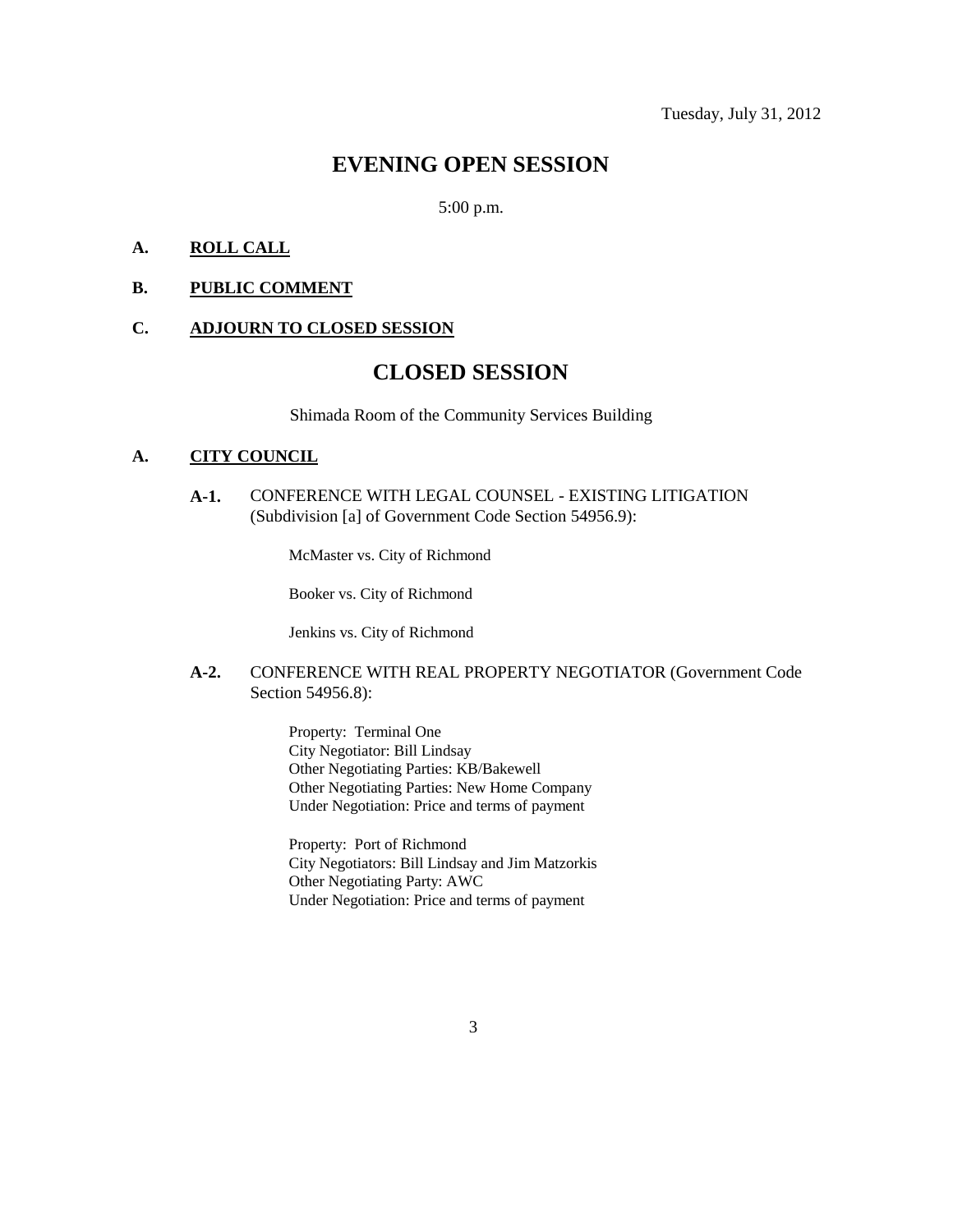# **SPECIAL MEETING OF THE CITY OF RICHMOND AS SUCCESSOR AGENCY FOR THE RICHMOND COMMUNITY REDEVELOPMENT AGENCY/RICHMOND CITY COUNCIL**

6:30 p.m.

- **A. PLEDGE TO THE FLAG**
- **B. ROLL CALL**
- **C. READING OF THE CODE OF ETHICS**
- **D. STATEMENT OF CONFLICT OF INTEREST**
- **E. AGENDA REVIEW**
- **F. OPEN FORUM FOR PUBLIC COMMENT**

#### **G. PRESENTATIONS, PROCLAMATIONS, AND COMMENDATIONS**

**G-1.** PROCLAMATION recognizing Richmond business owner and resident, John Edward Clinton, upon his retirement - Mayor McLaughlin (620-6503) and Councilmember Butt (620-6581).

#### **H. REPORT FROM THE CITY ATTORNEY OF FINAL DECISIONS MADE AND NON-CONFIDENTIAL DISCUSSIONS HELD DURING CLOSED SESSION**

#### **I. CITY OF RICHMOND AS SUCCESSOR AGENCY FOR THE RICHMOND REDEVELOPMENT AGENCY CONSENT CALENDAR**

**I-1.** ADOPT a resolution approving the Successor Agency for the Richmond Community Redevelopment Agency's third Recognized Obligation Payment Schedule (ROPS) pursuant to AB 1X26 AB1484 - Successor Agency for the Richmond Community Redevelopment Agency (Patrick Lynch 307-8006).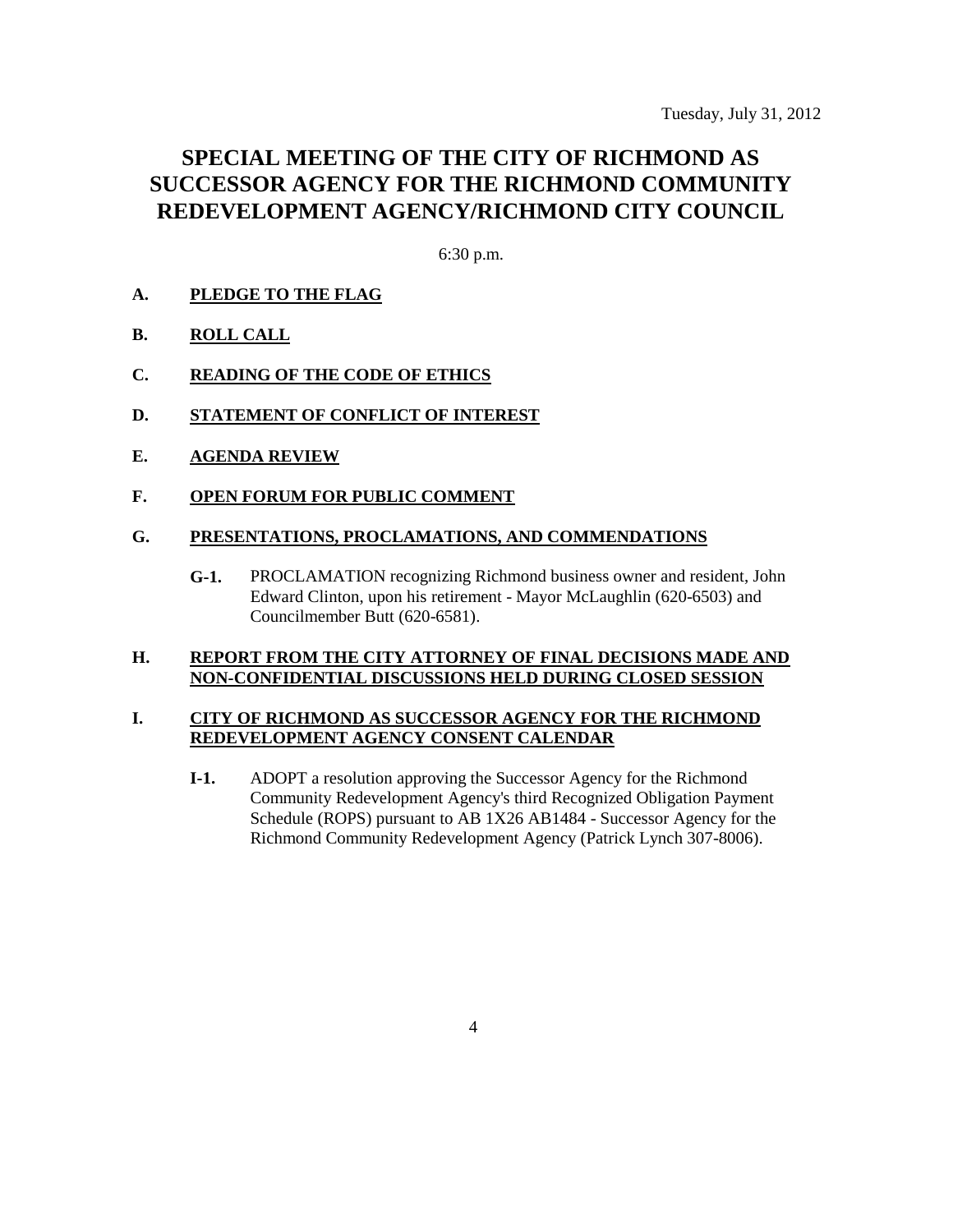#### **J. CITY COUNCIL CONSENT CALENDAR**

- **J-1.** APPROVE a sole-source contract with the Richmond Main Street Initiative (RMSI) in the amount of \$50,000 for a term of July 1, 2012, through March 31, 2013, to provide funding to continue support for vital operations and programs to revitalize Downtown Richmond until the anticipated Downtown Richmond Property Business Improvement District (DRPBID) is implemented - City Manager's Office (Bill Lindsay 620-6512). This item was continued from the June 1, 2012, meeting.
- **J-2.** ADOPT resolutions authorizing participation in the Lifeline Transportation Program, allowing for the receipt of Metropolitan Transportation Commission (MTC) funding in the amount of \$343,291 for the Congestion Mitigation and Air Quality Improvement (CMAQ), and Job Access and Reverse Commute (JARC) Programs that support the Greenprint Transportation Project (Easy Go) for improved transportation mobility options for low-income residents in Richmond - City Manager's Office (Bill Lindsay 620-6512).
- **J-3.** APPROVE an amendment to the grant-funded contract with Thomas Pyun of THP Capacity Advisors, LLC, to continue strategy and planning consulting services to implement the Cities of Service model in Richmond, increasing the contract by \$8,000, to an amount not to exceed \$18,000 - City Manager's Office (Bill Lindsay 620-6512).
- **J-4.** APPROVE a Memorandum of Understanding with the Richmond Art Center (RAC) at 2540 Barrett Avenue to sustain current operations, strengthen infrastructure, and expand arts education programs for the community at a cost not to exceed \$375,000 annually for a term of five years from July 1, 2012 to June 30, 2017 - Library and Cultural Services (Katy Curl 620-6554).
- **J-5.** ADOPT a resolution approving an agreement between Auto Warehousing Company (AWC) and the City of Richmond effective June 1, 2012, through May 31, 2013, which will provide payment to the City for providing specified services on behalf of AWC while conducting business development planning in China, including exploring potential automotive import and export business partnership opportunities between the City and Port of Zhoushan - Port Department (Jim Matzorkis 215-4600).
- **J-6.** APPROVE a contract with D & H Landscaping, Inc. for landscape management services at Point Molate in an amount not to exceed \$99,000, which includes a 10% cost contingency. The contract term will be August 1, 2012, to June 30, 2013 - Public Works Department (Yader A. Bermudez 231-3008).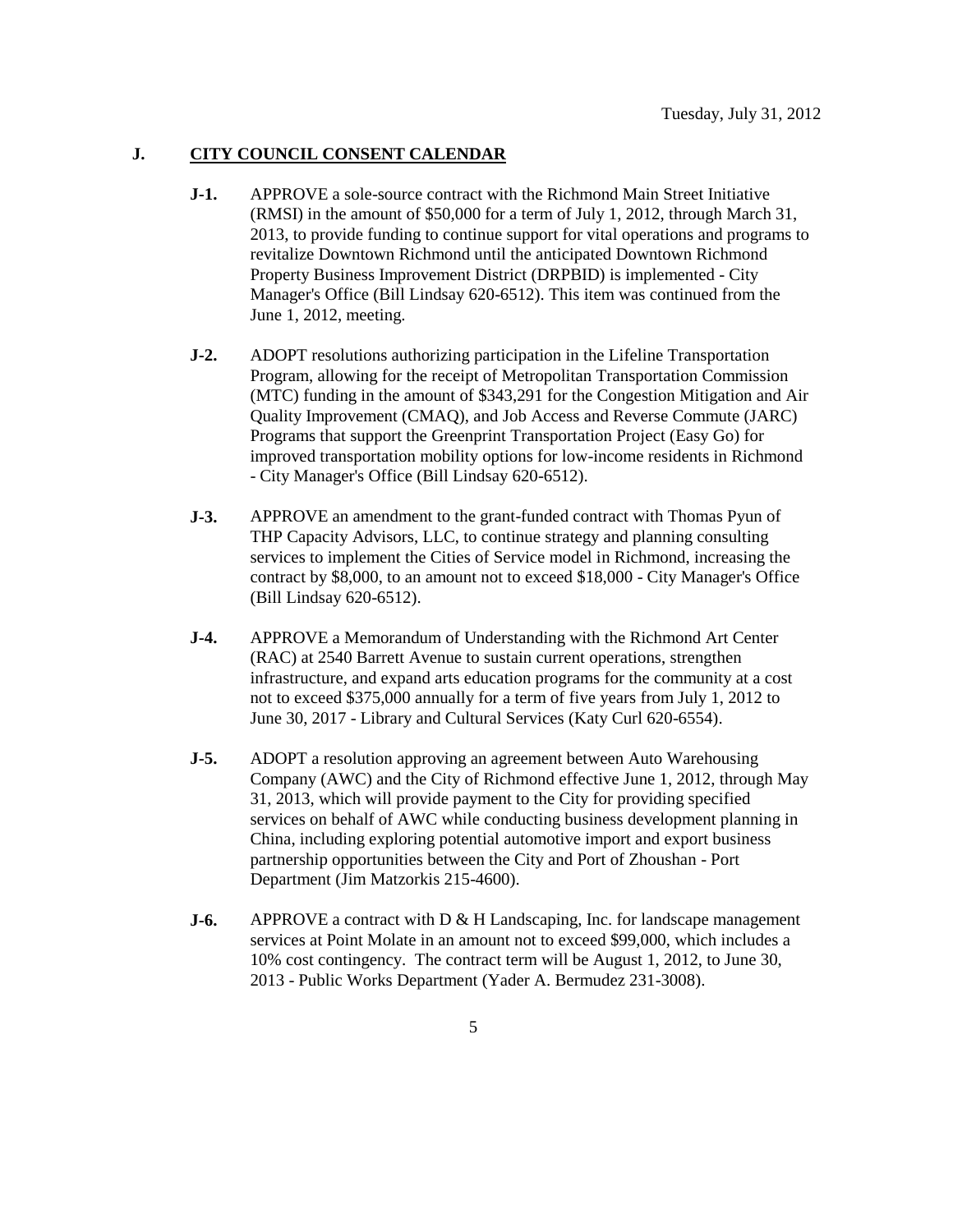Tuesday, July 31, 2012

- **J-7.** APPROVE a grant-funded construction contract with Alten Construction, Inc. (Alten) of Richmond, the lowest responsive bidder, for labor and materials per the plans and specifications for the construction and remodel of the Port's Riggers Loft/Operations and Security Center at Point Potrero Marine Terminal Project in an amount not to exceed \$3,008,566 - Port Department (Jim Matzorkis 215-4600).
- **J-8.** APPROVE a contract amendment with TPA Construction, Inc., increasing the amount by \$35,000 to complete additional roof and gutter repairs at the Booker T. Anderson Community Center, for a total amount not to exceed \$94,668 - Public Works Department (Yader A. Bermudez 231-3008).
- **J-9.** APPROVE a one-year contract extension with D.M.G. Janitorial Services in an amount not to exceed \$23,030 for restroom cleaning services at the Jay & Barbara Vincent Park, Shimada Park, Lucretia Edwards Park, Nevin Park, Nicholl Park, Martin Luther King Jr. Park, and the North Richmond Ballfield. The contract term will be September 14, 2012, to June 30, 2013 - Public Works Department (Yader A. Bermudez 231-3008).
- **J-10.** APPROVE the Port Executive Director's request for travel to China, at a cost of approximately \$6,000, to continue the business development plan and 2012 marketing plan in conjunction with the Port of Zhoushan and Auto Warehousing Company (AWC), to continue to explore the potential for China auto manufacturing companies entering the U.S. market through the Port of Richmond's recently renovated facility, and to meet with China automobile industry representatives - Port Department (Jim Matzorkis 215-4600).
- **J-11.** APPROVE a one-year contract extension with United Site Services to provide portable toilet services at John F. Kennedy Park, Booker T. Anderson Park, Shields-Reid Park, Elm Playlot, and at the Marina in an amount not to exceed \$19,500. The contract term was previously extended to June 30, 2013 - Public Works Department (Yader A. Bermudez 231-3008).
- **J-12.** ADOPT a resolution confirming the City of Richmond Investment Policy, as recommended by the City's auditors, and as recommended by the Association of Public Treasurers' of the United States and Canada (APT US&C). (This item was reviewed and recommended for approval by the Finance Committee at its June 1, 2012, meeting) - Finance Department (James Goins 620-6740).
- **J-13.** APPROVE the minutes of the July 10, 17, and 24, 2012, meetings City Clerk's Office (Diane Holmes 620-6513).
- **J-14.** ADOPT a resolution authorizing the City of Richmond to accept a \$28,627 University of California, Berkeley, School of Public Health Grant for a Sobriety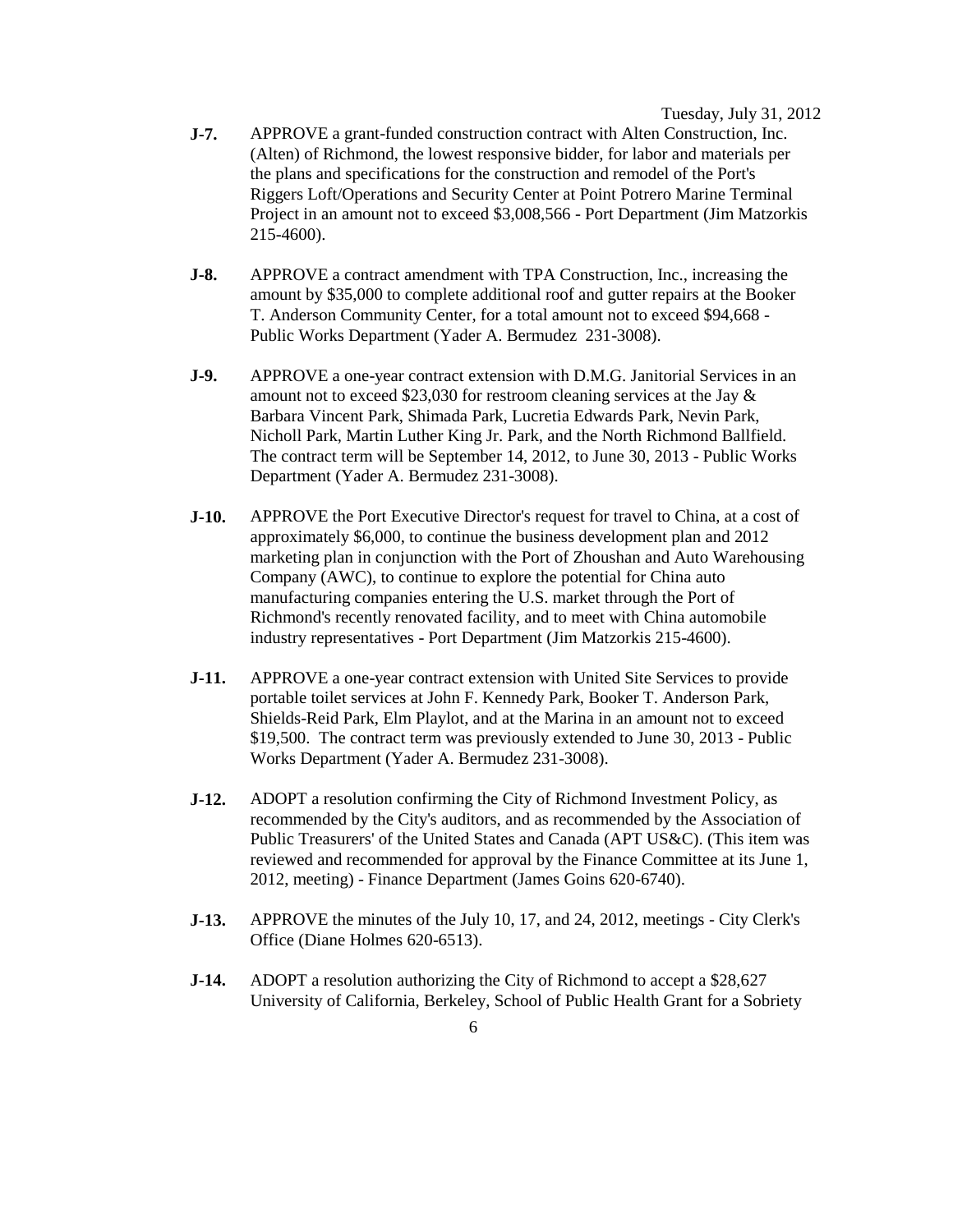Tuesday, July 31, 2012 Checkpoint Program, and to appropriate these funds for overtime costs incurred by sworn and general personnel for the associated expenses - Police Department (Chief Chris Magnus 621-1802).

- **J-15.** APPROVE the expenditures associated with the 2012-13 SAMHSA Grant Award to include the right to negotiate and enter into contracts with the Native American Health Center (NAHC) in the amount of \$255,000, and for the Office of Neighborhood Safety (ONS) to provide administrative support and outreach support services, providing revenue to the ONS in the amount of \$45,000 - Office of Neighborhood Safety (DeVone Boggans 620-5418).
- **J-16.** APPROVE the following appointments and reappoinment: Youth Baseball Commission: Michael Coleman, term expiring July 31, 2015; David Gaskin, term expiring July 31, 2015; DeWayne Williams, term expiring July 31, 2015; Delphine Smith, term expiring July 31, 2015; Library Commission: Kavaragu Mtambuzi (incumbent), term expiring July 31, 2015; Police Commission: Laverne Vaughn, term expiring July 31, 2015 - Mayor McLaughlin (620-6503).
- **J-17.** ADOPT a policy that requires all items for City Council meetings brought forward by members of the City Council to be framed by that member of the Council rather than by a member of the public with the exception of study sessions, which require the name of the presenter or presenting organization identified as part of the agenda title - Mayor McLaughlin (620-6503) and Councilmember Butt (620-6581).
- **J-18.** ADOPT an ordinance (second reading) repealing Chapter 14.72 of the Richmond Municipal Code pertaining to the solicitation of vehicle occupants - City Attorney's Office (Bruce Reed Goodmiller 620-6509).
- **J-19.** ADOPT an ordinance (second reading) amending the Richmond Municipal Code by adding Chapter 2.39 thereto to regulate contributions by parties and participants to entitlement proceedings, and to require that the Mayor and City Councilmembers disqualify themselves from participating in such proceedings where they have received more than \$250 from parties and participants to the proceeding in the previous twelve months - City Attorney's Office (Bruce Reed Goodmiller 620-6509).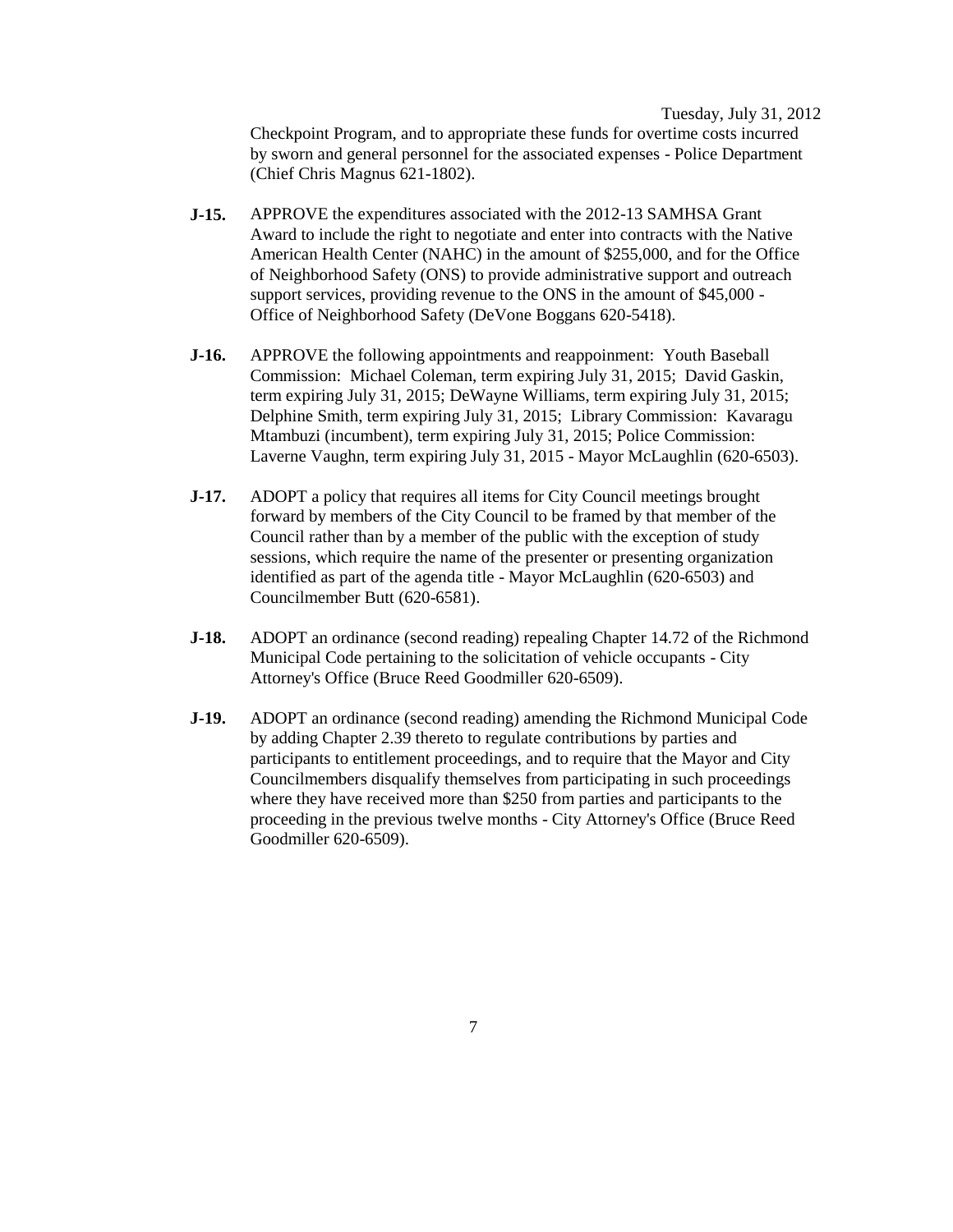**J-20.** APPROVE the appropriation of Fiscal Year 2011-2012 budget balances for three grant-funded Port of Richmond capital projects into the Fiscal Year 2012-2013 capital budget: Municipal Fiber Optic Network (Project 28E01) in the amount of \$4,243,488; Integrated Video I (Project 28G01) in the amount of \$2,263,520; and Integrated Video II (Project 28G02) in the amount of \$754,507 - Finance Department/Port Department (Jim Goins 620-6935/Jim Matzorkis 215-4600).

#### **K. RESOLUTIONS**

**K-1.** ADOPT a resolution in support of efforts by the City of Hercules to have the section of Highway 4 in Hercules named in honor of former Hercules Mayor and Councilmember Joe Eddy McDonald, who was instrumental in securing funding for safety improvements and widening of that section of roadway - Councilmember Bates (620-6581).

#### **L. ORDINANCES**

**L-1.** INTRODUCE an ordinance (first reading) amending Richmond Municipal Code Chapter 11.76 (Vehicle Abatement) relating to abandoned, wrecked, dismantled, or inoperable vehicles (This item was reviewed and recommended for approval by the Public Safety Committee at its July 19, 2012, meeting) - Councilmembers Bates and Boozé (620-6581).

#### **M. COUNCIL AS A WHOLE**

- **M-1.** PROVIDE direction to staff regarding the use of \$669,000 in funding to be received by the City of Richmond resulting from the consent decree settling the Cosco Busan Oil Spill litigation. Staff is recommending that \$235,000 of these funds be used to complete the Shipyard 3/Brickyard Cove Bay Trail Gap Closure, and that \$434,000 be used to partially fund the Marina Bay Trail Rehabilitation Project - Public Works Department (Yader A. Bermudez 231- 3008). **This item was continued from the July 24, 2012, meeting.**
- **M-2.** RECEIVE a report from the city attorney regarding prohibited use of public resources including public facilities such as the Council Chambers for campaign activities, including prohibiting campaign speeches at Council meetings - City Attorney/City Clerk's Offices (Bruce Reed Goodmiller/Diane Holmes 620- 6509/620-6514**). This item was continued from the July 24, 2012, meeting.**
- **M-3.** DISCUSS and direct staff regarding priority street pavement on Cutting and Carlson Boulevards, at South 37th Street, and the 200 block of South 46th Street - Councilmembers Bates and Boozé (620-6861).